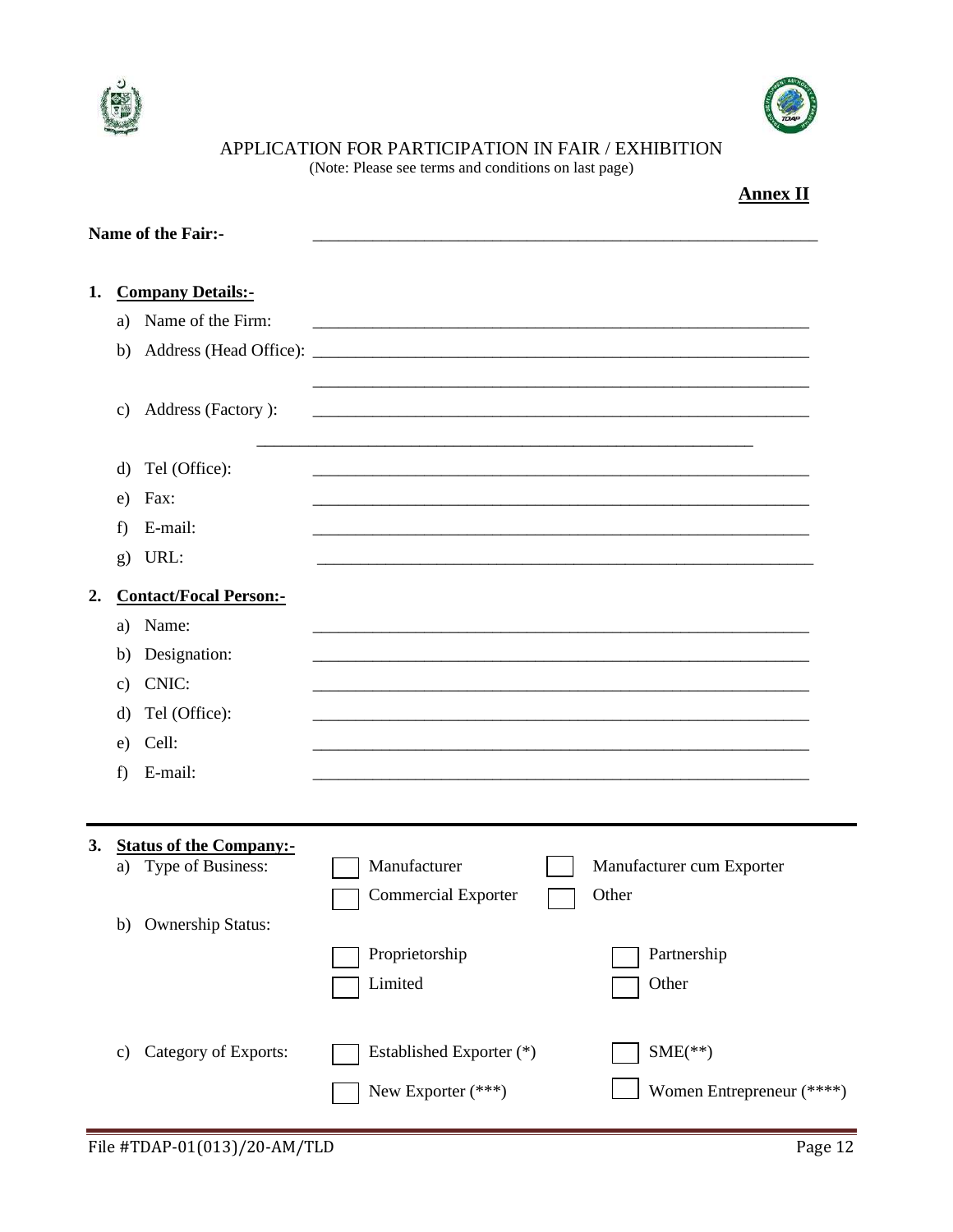|    | d) Registration details: $N.T.N.#$ |            | REX # |  |
|----|------------------------------------|------------|-------|--|
|    |                                    | Sales Tax# |       |  |
| e) | $M$ embership $(s)$ :              |            |       |  |
|    |                                    |            |       |  |

## 4. **Products to be display during the fair:**\_\_\_\_\_\_\_\_\_\_\_\_\_\_\_\_\_\_\_\_\_\_\_\_\_\_\_\_\_\_\_\_\_\_\_\_\_\_\_\_\_\_\_\_\_\_\_\_\_\_\_

**a.** *HS Code description of products:*

| HS Code (6 Digits) | <b>Product Description</b> |
|--------------------|----------------------------|
|                    |                            |
|                    |                            |
|                    |                            |
|                    |                            |
|                    |                            |
|                    |                            |
|                    |                            |
|                    |                            |

# **b.** *<u>nual Production Capacity</u>*

| Production Capacity (measuring Unit) |
|--------------------------------------|
|                                      |
|                                      |
|                                      |
|                                      |
|                                      |

## **5. Company Certifications:**

| International i) |                                       |  |
|------------------|---------------------------------------|--|
|                  | $\mathbf{ii}$                         |  |
|                  | iii)                                  |  |
| National         | $\mathbf{i}$<br>$\mathbf{ii}$<br>iii) |  |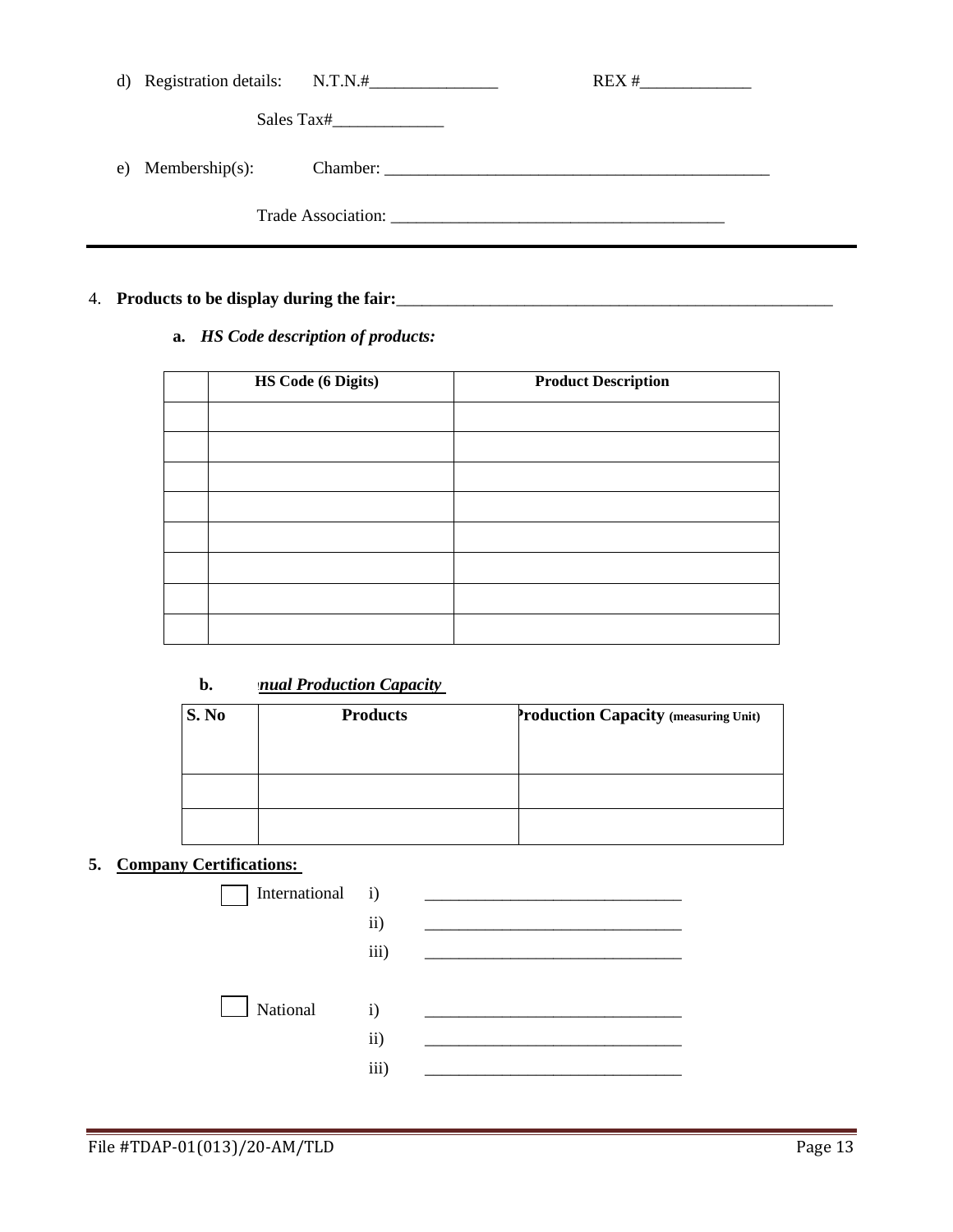| 6. Product Certifications:                    |           |         |  |  |
|-----------------------------------------------|-----------|---------|--|--|
|                                               | $\rm{II}$ |         |  |  |
|                                               | (111)     |         |  |  |
| 7. No. of Employees                           |           |         |  |  |
| Permanent:                                    | Contract: | Others: |  |  |
| 8. Value of Machinery / Assets (Rs. Millions: |           |         |  |  |

#### **9. Exports:**

| <b>Total Certified</b> | Items as      | Preceding      | Previous    | Current     | Bank $(s)$ |
|------------------------|---------------|----------------|-------------|-------------|------------|
| <b>Export for last</b> | above         | then previous  | Financial   | Financial   | detail     |
| three years.           |               | Financial year | year        | year        |            |
| (Verified by the       |               | (July-June)    | (July-June) | (July-June) |            |
| <b>Bank</b> )          | Value Million |                |             |             |            |
|                        | (US\$)        |                |             |             |            |
|                        | Value Million |                |             |             |            |
|                        | (Pak Rs.)     |                |             |             |            |

### *Please add point as per following for new exporters:*

| For New                 | Items as      | Preceding then | Previous    | Current     | Bank (s) detail |
|-------------------------|---------------|----------------|-------------|-------------|-----------------|
| <b>Exporters:</b>       | above         | previous       | Financial   | Financial   |                 |
| <b>Total Turn Over</b>  |               | Financial year | vear        | vear        |                 |
| for last three          |               | (July-June)    | (July-June) | (July-June) |                 |
| years. (attach          | Value Million |                |             |             |                 |
| <b>Bank Statement</b> ) | (Pak Rs.)     |                |             |             |                 |

\_\_\_\_\_\_\_\_\_\_\_\_\_\_\_\_\_\_\_\_\_\_\_\_\_\_\_\_\_\_\_\_\_\_\_\_\_\_\_\_\_\_\_\_\_\_\_\_\_\_\_\_\_\_\_\_\_\_\_\_\_\_\_\_\_\_\_\_\_\_\_\_

\_\_\_\_\_\_\_\_\_\_\_\_\_\_\_\_\_\_\_\_\_\_\_\_\_\_\_\_\_\_\_\_\_\_\_\_\_\_\_\_\_\_\_\_\_\_\_\_\_\_\_\_\_\_\_\_\_\_\_\_\_\_\_\_\_\_\_\_\_\_\_\_

\_\_\_\_\_\_\_\_\_\_\_\_\_\_\_\_\_\_\_\_\_\_\_\_\_\_\_\_\_\_\_\_\_\_\_\_\_\_\_\_\_\_\_\_\_

\_\_\_\_\_\_\_\_\_\_\_\_\_\_\_\_\_\_\_\_\_\_\_\_\_\_\_\_\_\_\_\_\_\_\_\_\_\_\_\_\_

**\_\_\_\_\_\_\_\_\_\_\_\_\_\_\_\_\_\_\_\_\_\_\_\_\_\_\_\_\_\_\_\_\_\_\_\_\_\_\_\_\_\_\_\_\_\_\_\_\_\_\_\_\_\_\_\_\_\_\_\_\_\_\_\_\_\_\_\_\_\_\_\_\_\_\_\_\_\_\_\_\_\_\_\_\_\_\_\_\_**

# **10. Major Exports Destination:**

#### 11. **Participation Detail:**

## **a) Previous Participation in the Fair through TDAP:**

Previous Financial year

Preceding Financial year \_\_\_\_\_\_\_\_\_\_\_\_\_\_\_\_\_\_\_\_\_\_\_\_\_\_\_\_\_\_\_\_\_\_\_\_\_\_\_\_\_\_\_\_\_

### **b) Previous Participation; without TDAP's support :-**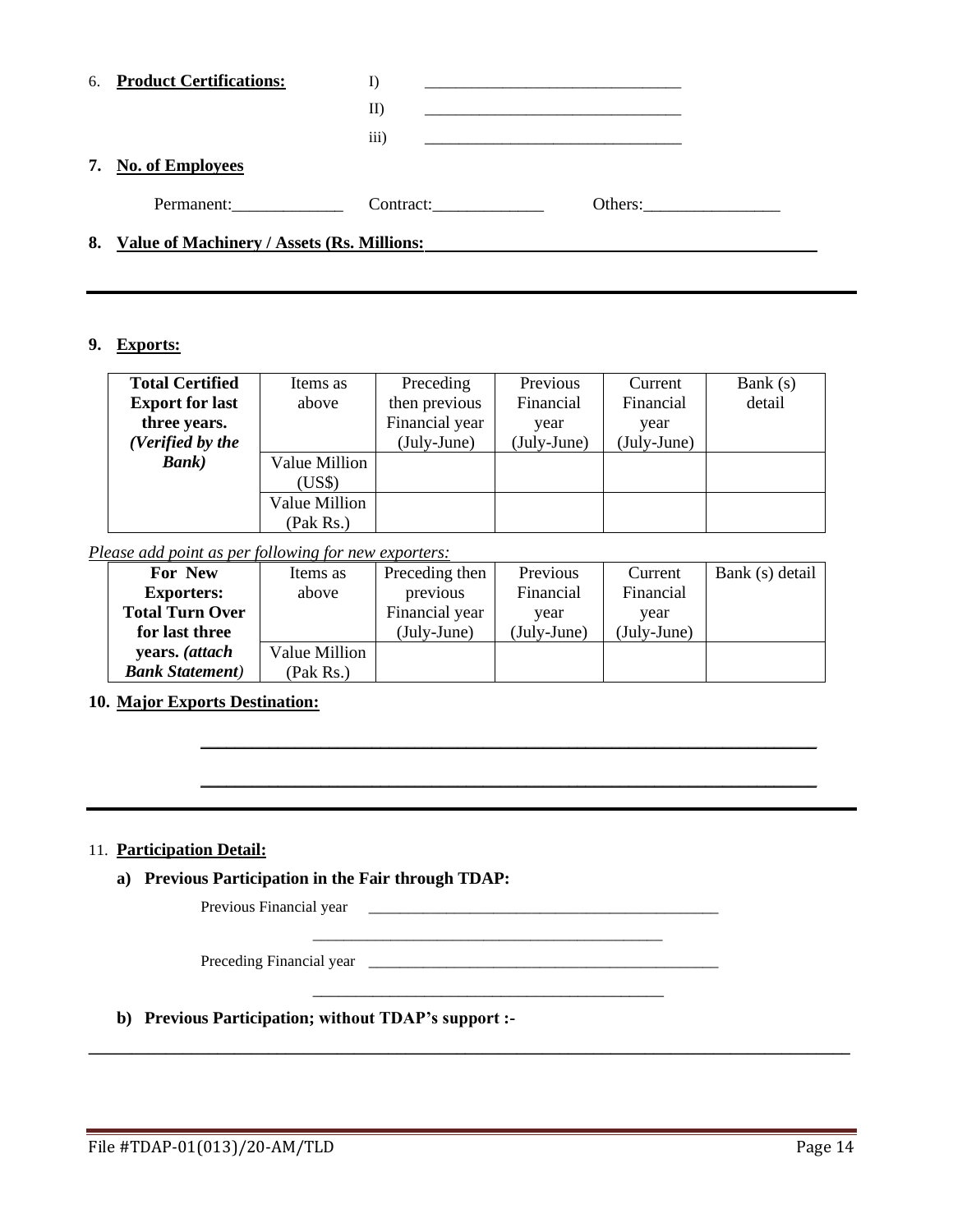| Name of the Representative (s):<br>C)          |                          |                                                                                                                       |
|------------------------------------------------|--------------------------|-----------------------------------------------------------------------------------------------------------------------|
| Previous event attended by the Representative  |                          | Yes<br>N <sub>o</sub>                                                                                                 |
| $\mathbf{i}$                                   | Name:                    |                                                                                                                       |
|                                                | Designation:             | <u> 1989 - Johann Harry Harry Harry Harry Harry Harry Harry Harry Harry Harry Harry Harry Harry Harry Harry Harry</u> |
|                                                |                          |                                                                                                                       |
| Previous events attended by the Representative |                          | Yes<br>N <sub>o</sub>                                                                                                 |
| $\mathbf{ii}$                                  | Name:                    | <u> 1989 - Johann Stoff, amerikansk politiker (d. 1989)</u>                                                           |
|                                                | Designation:             | <u> 2000 - Andrea Andrews, Amerikaansk politiker (d. 1982)</u>                                                        |
|                                                |                          |                                                                                                                       |
| 12. Participation With:                        |                          |                                                                                                                       |
|                                                | Subsidized participation | without Subsidy participation (Full Fee)                                                                              |
| 13. Participation Fee:                         |                          | <u> 1980 - Jan Barnett, amerikansk politiker (d. 1980)</u>                                                            |
|                                                |                          |                                                                                                                       |
| 14. Any other suggestion or Recommendation:    |                          |                                                                                                                       |
|                                                |                          |                                                                                                                       |

#### *Declaration:*

- *i. I /We hereby solemnly state that the above information is true to the best of my/our knowledge and belief. I/ We further solemnly undertake that if, at any stage the above information provided by me/us is found to be incorrect or fraudulently given, I/we shall be liable to pay penalty to TDAP as determined by Competent Authority of TDAP and TDAP may also initiate criminal proceedings against me/us under the relevant Law (s).*
- *ii. I/we also solemnly undertake to abide by the rules, procedures as prescribed by TDAP and to accept TDAP's decision in all matters concerning participation in the Fair / Exhibition.*

| <b>SIGNATURE OF CHIEF EXECUTIVE/</b><br><b>MANAGING PARTNER/PROPRIETOR</b> |              | <b>NAME WITH DESIGNATION</b> |
|----------------------------------------------------------------------------|--------------|------------------------------|
|                                                                            |              |                              |
| Date:                                                                      | Company Seal |                              |